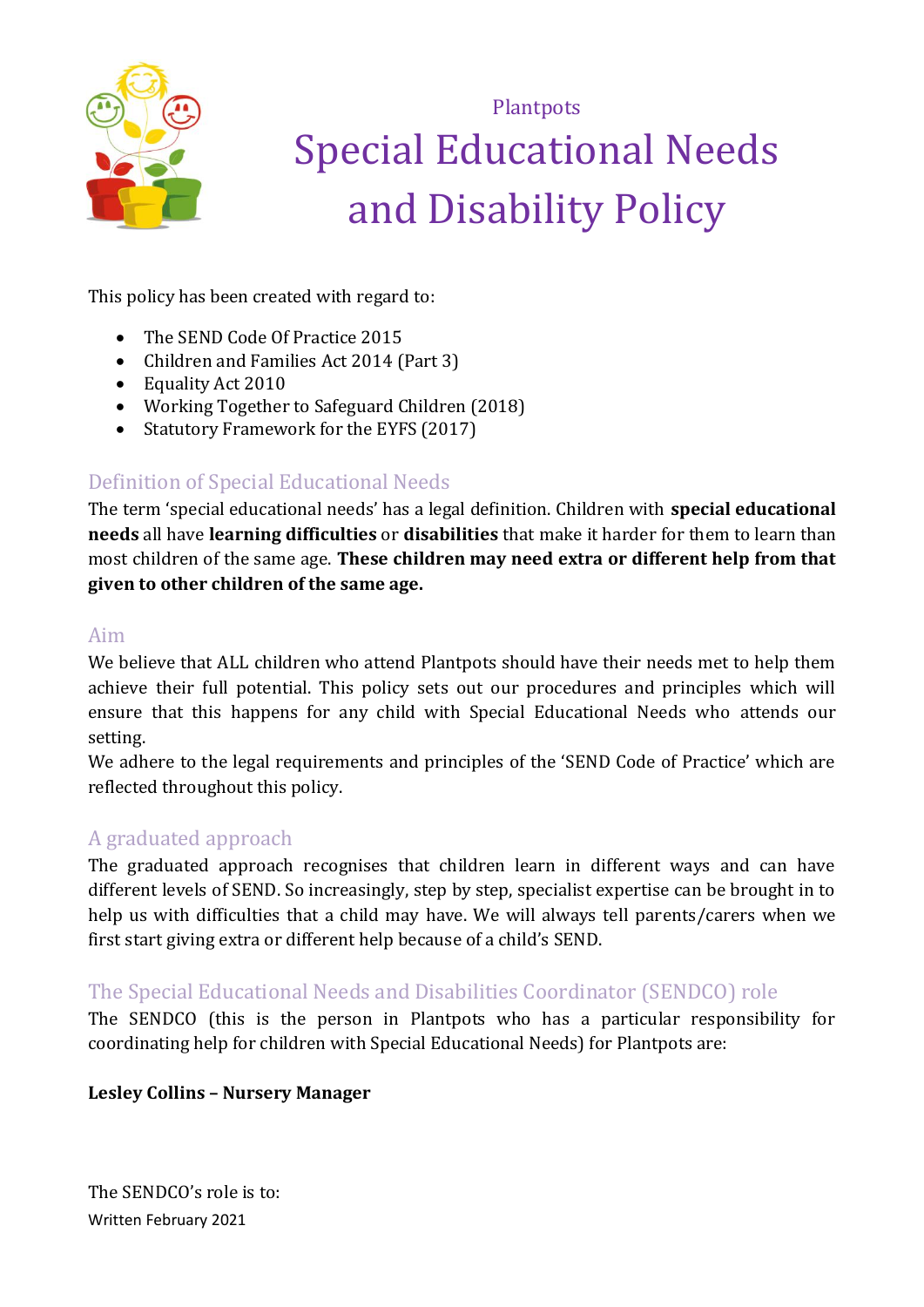- ensure that staff understand, are familiar with and follow the SEND practice.
- promote effective relationships with parents of children with SEND.
- liaise with other professionals and agencies when appropriate.
- be responsible for promoting staff development in relation to SEND, and ensuring appropriate SEND training for staff.

The SENDCO will monitor the SEND policy, and set dates for evaluation and review and will support the key worker of any child with SEND and oversee the progress and development of that child.

## **All the staff are involved in supporting a child with SEND and information is shared on a need to know basis so that the child is given consistent and regular support.**

### Management

The SENDCO is part of the leadership team which is responsible for setting the strategy for Plantpots. This ensures that SEND considerations are at the heart of our strategic planning. The SENDCO has input into the Development (strategic) and Action (operational) Plan and gives a SEND report to the committee at each committee meeting.

## Admissions

When considering admissions, a child with SEND will be treated no less favourably than applications from other children into Plantpots.

Our admissions policy is that all children are welcome. Staffing ratios may affect our ability to offer suitable provisions for certain children and individual cases are discussed between families and the SENDCO and Plantpots committee.

We will welcome all children and aim to respond appropriately to each child's background and individual needs. We ask parents to give as much notice as possible if a child is disabled or has special educational needs. This will enable us to explore with parents and with any outside professionals how we can provide most effectively for that child.

#### Resources

Where appropriate we make available staff members to work on a one to one basis with our SEND children. We provide resources which will help our SEND children to make progress and reach their potential. The purchase of resources is part of our strategic planning and budgets are kept flexible to allow for additional purchases as needed. Plantpots will also apply for funding where appropriate.

## Identification, Assessment and Review

Children with SEND are usually identified at an early stage by our thorough observation and assessment procedures which are set out in our Observation Assessment and Planning Policy. We also take into account information and concerns passed on by parents/carers.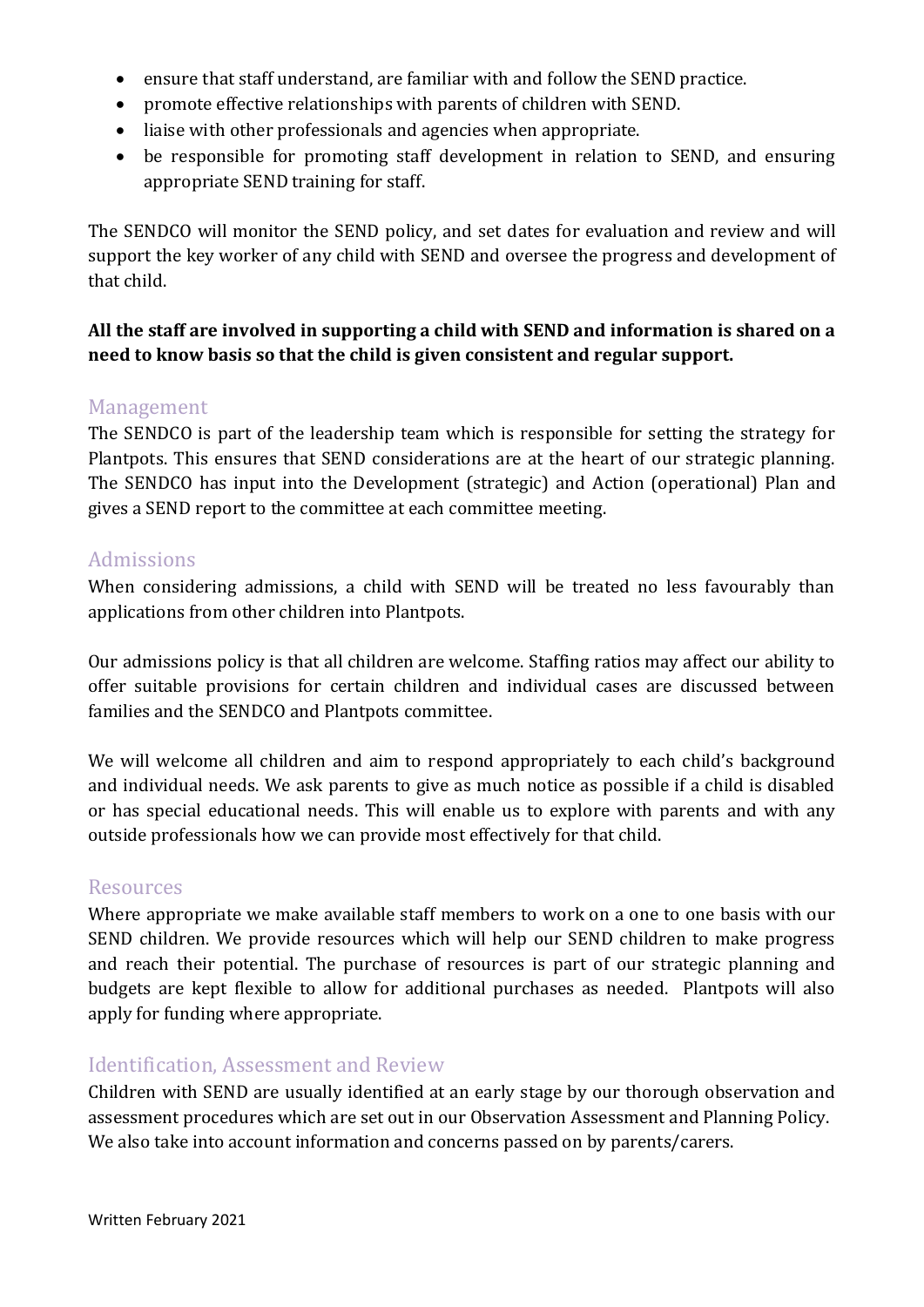## Initial concerns and action

Concerns brought up through our observations and assessment process will be discussed with the SENDCO and then a m,eeting arranged with parents.

When we meet with parents/carers we will outline different strategies or interventions we will be using to help their child make progress and this will include shared ideas for home.

We will set a date for review with the family, SENDCO and key worker.

## Early Years Action

If the child continues to show delay or behavioural issues despite the extra or different help we have given them then they will be moved on to the next stage of our graduated approach which is Early Years Action. This will happen after the review meeting with the child's family. At this stage a support plan will be set up and agreed with parents and further discussion with referral to outside agencies will be had.

The Area SENDCO may also become involved to offer further support to Plantpots. A professional such as a doctor or speech therapist may be involved at this stage. Observations will be carried out on the child to record their progress in relation to the targets. At the review meeting the child's progress will be reviewed and we will work with parents to decide on the next stage of action.

At this point we set up a SEND file for the child and keep a current record of all action, discussions, concerns and meetings. This is confidential to the family, key worker and SENDCO.

## Early years Action Plus

If two to three strategies have been reviewed with parents and it is still felt that little or no progress has been made, then a child may be moved up in the level of support needed. Plantpots must consider the amount of support which has been needed to make progress. At this stage other professionals will always be involved and the Area SENDCO will work with the outside agencies.

#### Statutory assessment

The Early Years Action procedure will be followed. Plantpots and parents will then take advice with regard to a formal assessment and procedures relating to the possibility for the child having an assessment for a statement of Special Educational Needs.

## The Early Years Foundation Stage (EYFS) and Inclusion

- All children at Plantpots have full access to the EYFS. We differentiate our resources, routines and procedures to enable all children to have good outcomes.
- Our Long Term Plan has a section which looks at how each area of provision can be differentiated to meet children's differing needs.
- Our planning is led by the needs of the individual children and is therefore flexible and creative.

Written February 2021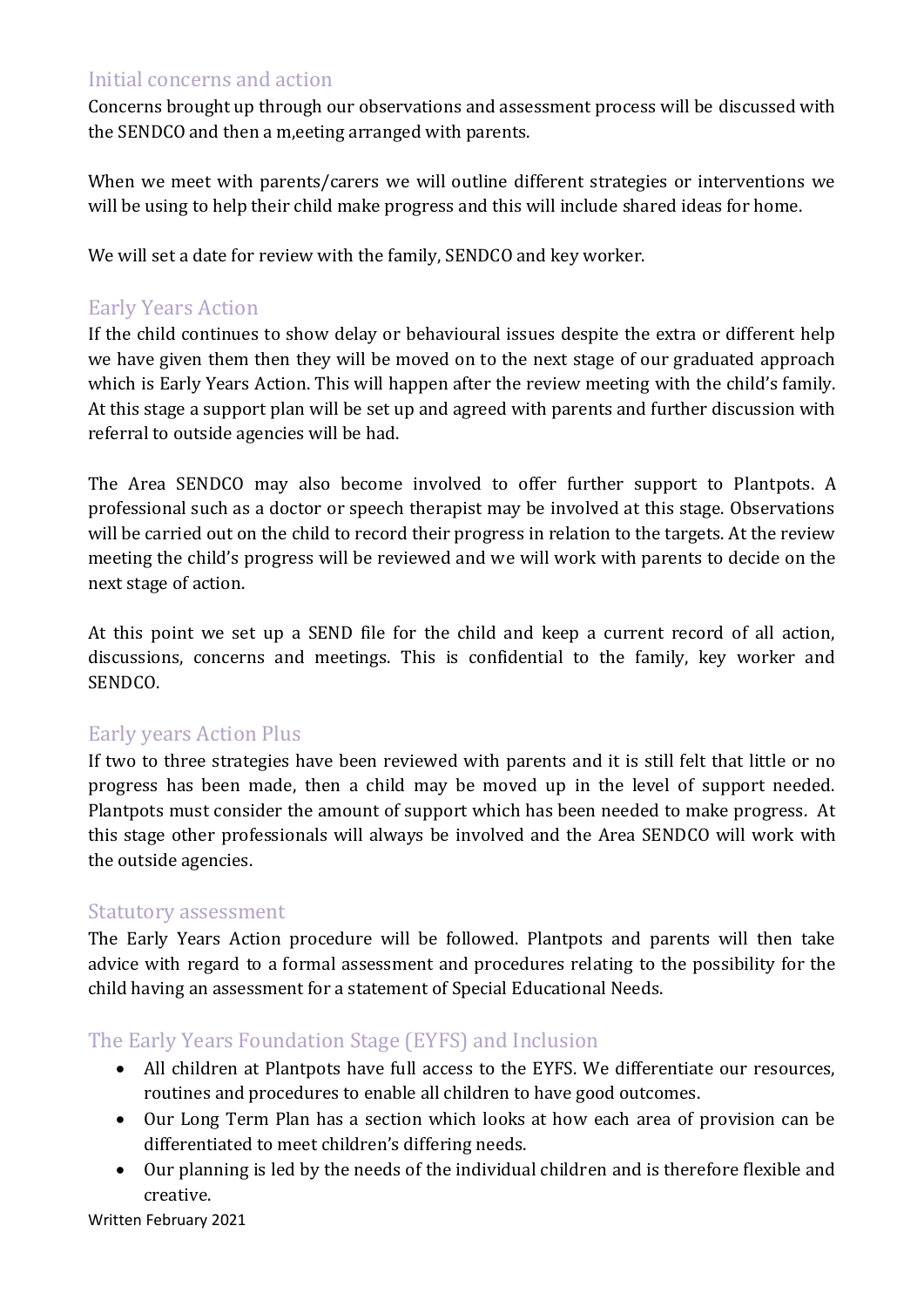- Our key worker system ensures that every child's needs and next steps are represented during the planning process which will include SEND targets. Activities are planned which include all children and are modified so that every child can participate in some way.
- We keep social, curricular and physical integration of our SEND children at the forefront of our planning.

### **Complaints**

Complaints regarding SEND provision within Plantpots should be made to the manager and SENDCO.

- If a complaint is made then it will be treated with confidentiality by all staff, and we will adhere to our normal complaints procedure to resolve the problem.
- If the complaint is made to a staff member, then they will report it to the SENDCO or manager.
- All complaints and action taken will be recorded on the complaints sheet.

## Staff development

Plantpots is committed to the development of its staff in all areas and will support training in Special Educational Needs. Plantpots staff will attend courses for professional development and will relay any relevant information back to staff. We offer a range of books and articles on special needs, which are available for staff to borrow at any time.

More information of training undertaken by staff is available in the 'staff training' file.

## Support for parent/setting

External support can be found by contacting Children's Services, Newcastle City Council, Civic Centre, Barras Bridge, Newcastle Upon Tyne, NE1 8PU .

Further support is also available from the Extended Services Inclusion Officer. The Manager has a list of current contact information.

#### Parents

As soon as we have concerns that a child may have SEND we always discuss the matter with the parents/carers. They are involved and are consulted in every step we take for their child. We consider our partnership with parents as at the heart of what makes Plantpots produce good outcomes for our children and this is vital for our SEND children.

Each child has their own SEND file and Learning Journey where parents comments, observations and concerns are recorded and acted upon.

#### **Transition**

We will always liaise fully where we share a child with SEND with other settings. Permission for parents will always be sought before any contact is made.